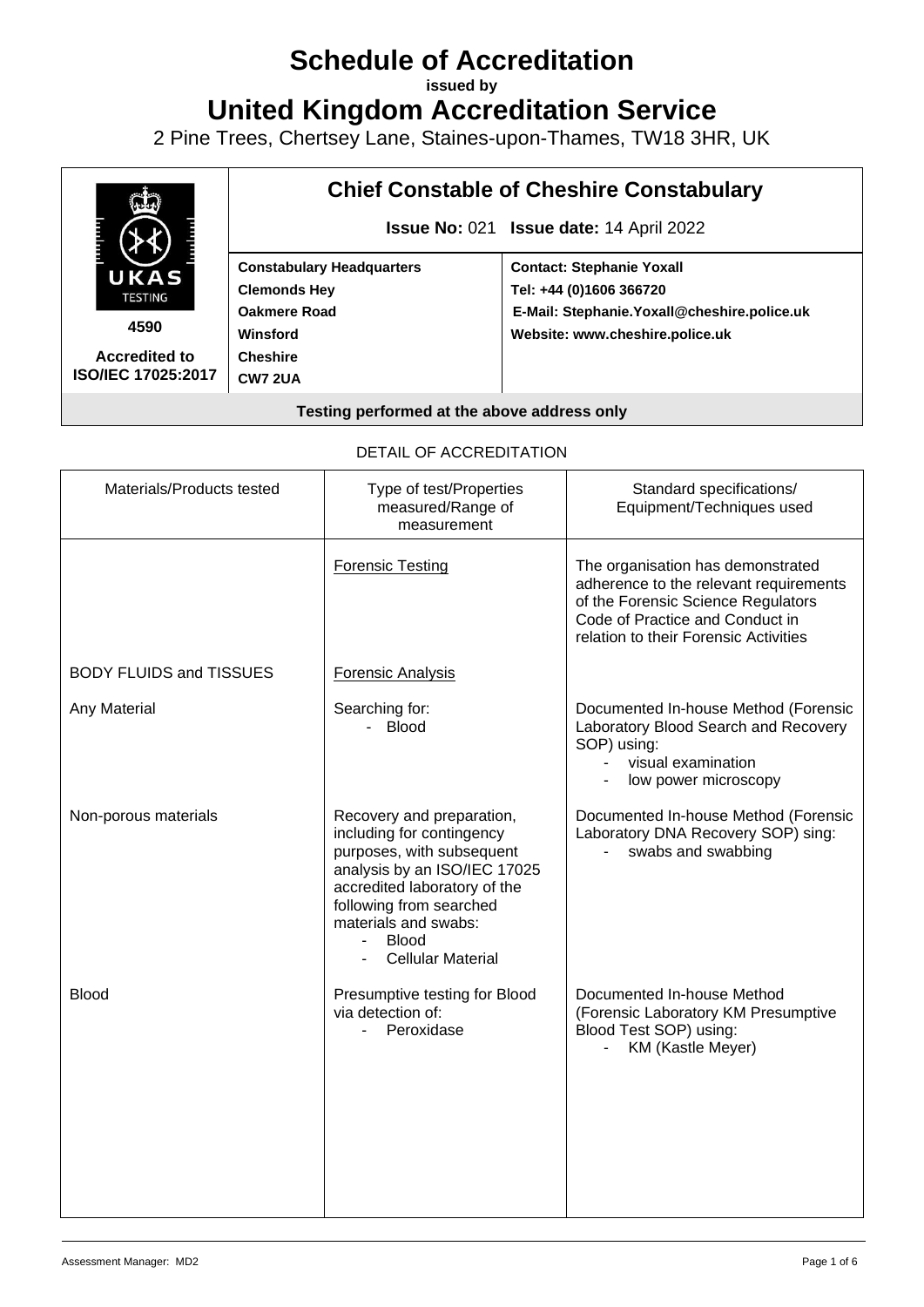

2 Pine Trees, Chertsey Lane, Staines-upon-Thames, TW18 3HR, UK

**Chief Constable of Cheshire Constabulary**

**4590 Accredited to ISO/IEC 17025:2017**

**Issue No:** 021 **Issue date:** 14 April 2022

| Materials/Products tested                                                                                                                                                                    | Type of test/Properties<br>measured/Range of<br>measurement | Standard specifications/<br>Equipment/Techniques used                                                                                                               |
|----------------------------------------------------------------------------------------------------------------------------------------------------------------------------------------------|-------------------------------------------------------------|---------------------------------------------------------------------------------------------------------------------------------------------------------------------|
| <b>DIGITAL DEVICES and DATA</b>                                                                                                                                                              | Forensic Analysis (cont'd)                                  |                                                                                                                                                                     |
| Computers                                                                                                                                                                                    |                                                             |                                                                                                                                                                     |
| Computers and digital storage<br>devices<br>Hard disk drives<br>Solid state drives<br>Memory cards<br>USB flash drives<br>Compact discs<br>Digital versatile discs                           | Physical capture and<br>preservation of data                | Documented in-house method(s)<br>(Digital Forensic EF0015 - EF0021)<br>using:<br>EnCase<br>FTK Imager<br>Tableau T35i<br>Tableau T35689iu                           |
| Mobile phones                                                                                                                                                                                |                                                             |                                                                                                                                                                     |
| Mobile phone handsets and tablets<br>associated with the following<br>operating systems:<br>Google Android<br>Non-smartphone<br>proprietary systems                                          | Physical capture and<br>preservation of data                | Documented in-house method(s)<br>(Digital Forensic EF0006) using:<br><b>XRY</b><br><b>UFED 4PC</b><br><b>UFED Touch2</b>                                            |
| Mobile phone handsets and tablets<br>associated with the following<br>operating systems:<br>Apple iOS<br>$\overline{\phantom{a}}$<br>Google Android<br>Non-smartphone<br>proprietary systems | Logical capture and<br>preservation of data                 | Documented in-house method(s)<br>(Digital Forensic EF0006) using:<br><b>XRY</b><br>$\overline{\phantom{0}}$<br>UFED 4PC<br><b>UFED Touch2</b><br>Manual examination |
| Mobile phone handsets and tablets<br>associated with the following<br>operating systems:<br>Apple iOS<br>Google Android<br>Non-smartphone<br>proprietary systems                             | Processing of data                                          | Documented in-house method(s)<br>(Digital Forensic EF0006) using:<br><b>XRY</b><br><b>XAMN</b><br><b>UFED Physical Analyzer</b>                                     |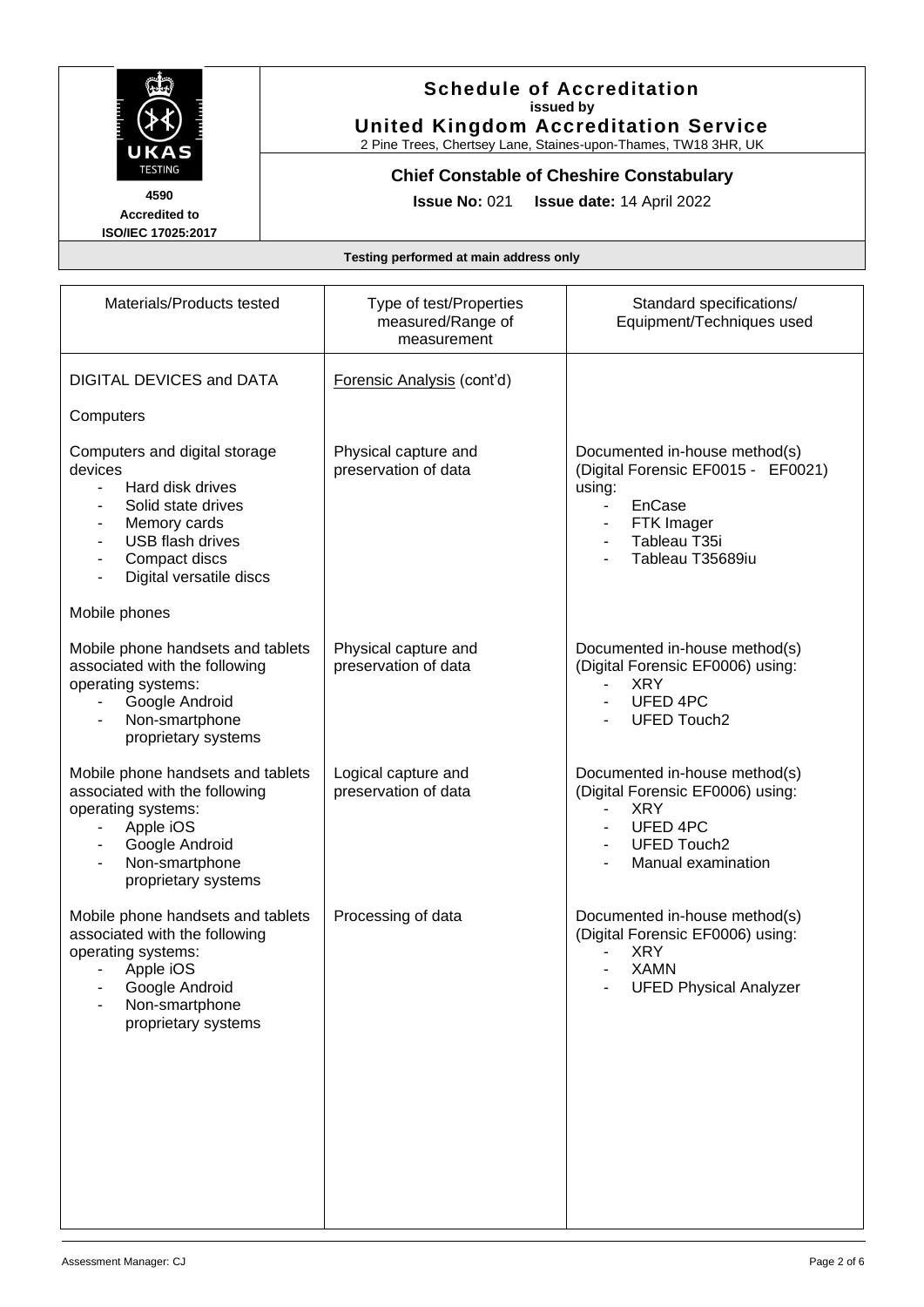

2 Pine Trees, Chertsey Lane, Staines-upon-Thames, TW18 3HR, UK

**Chief Constable of Cheshire Constabulary**

**4590 Accredited to ISO/IEC 17025:2017**

**Issue No:** 021 **Issue date:** 14 April 2022

| Materials/Products tested                                         | Type of test/Properties<br>measured/Range of<br>measurement | Standard specifications/<br>Equipment/Techniques used                                                                                                       |
|-------------------------------------------------------------------|-------------------------------------------------------------|-------------------------------------------------------------------------------------------------------------------------------------------------------------|
| DIGITAL DEVICES and DATA<br>(cont'd)                              | Forensic Analysis (cont'd)                                  |                                                                                                                                                             |
| (U)SIM cards                                                      | Logical capture and<br>preservation of data                 | Documented in-house method(s)<br>(Digital Forensic EF0006) using:<br><b>XRY</b><br>$\blacksquare$<br>UFED 4PC<br><b>UFED Touch2</b>                         |
|                                                                   | Processing of data                                          | Documented in-house method(s)<br>(Digital Forensic EF0006) using:<br><b>XRY</b><br>$\blacksquare$<br><b>XAMN</b><br><b>UFED Physical Analyzer</b>           |
| Memory cards associated with<br>mobile phone handsets and tablets | Physical capture and<br>preservation of data                | Documented in-house method(s)<br>(Digital Forensic EF0006) using:<br>FTK Imager<br><b>XRY</b><br>UFED 4PC<br><b>UFED Touch2</b>                             |
|                                                                   | Processing of data                                          | Documented in-house method(s)<br>(Digital Forensic EF0006) using:<br><b>XRY</b><br>$\overline{\phantom{a}}$<br><b>XAMN</b><br><b>UFED Physical Analyzer</b> |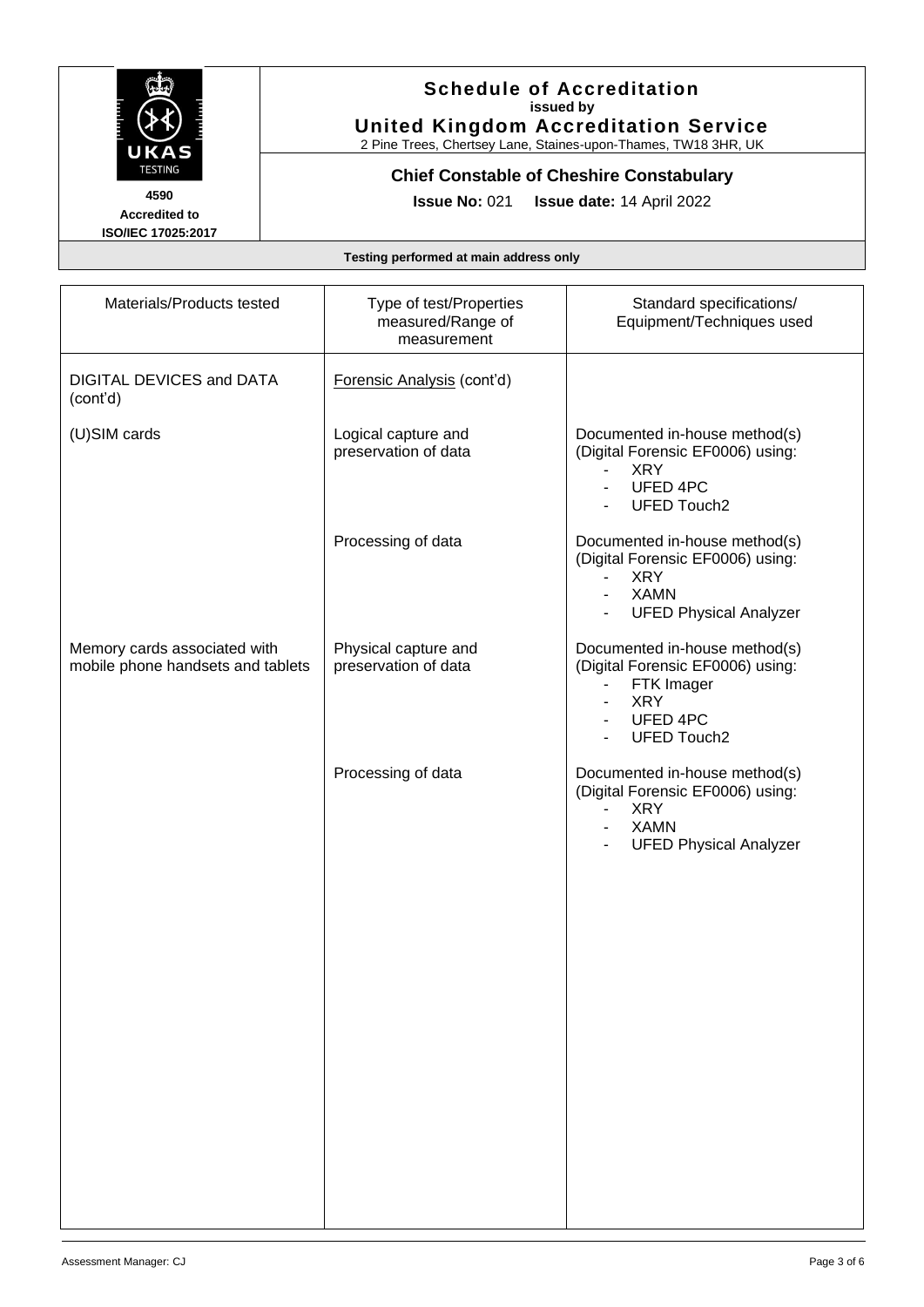

2 Pine Trees, Chertsey Lane, Staines-upon-Thames, TW18 3HR, UK

# **Chief Constable of Cheshire Constabulary**

**4590 Accredited to ISO/IEC 17025:2017**

**Issue No:** 021 **Issue date:** 14 April 2022

| Materials/Products tested                                                         | Type of test/Properties<br>measured/Range of<br>measurement                                                       | Standard specifications/<br>Equipment/Techniques used                                                                                                                                                                                                                                                                                                        |
|-----------------------------------------------------------------------------------|-------------------------------------------------------------------------------------------------------------------|--------------------------------------------------------------------------------------------------------------------------------------------------------------------------------------------------------------------------------------------------------------------------------------------------------------------------------------------------------------|
| <b>MARKS and IMPRESSIONS</b>                                                      | <b>Forensic Analysis</b>                                                                                          |                                                                                                                                                                                                                                                                                                                                                              |
| Fingermarks<br>Any material which is capable of<br>retaining friction ridge marks | Enhancement of fingermarks,<br>palm marks and plantar marks                                                       | Documented In-house Methods using<br>chemical and physical enhancement<br>techniques (method names provided in<br>brackets):                                                                                                                                                                                                                                 |
|                                                                                   |                                                                                                                   | Acid Dye Treatments (LAB0022):<br>Acid Violet 17<br>Acid Yellow 7<br>Cyanoacrylate (CNA) Fuming<br>(LAB0016)<br>Basic Yellow 40 (BY40) ethanol<br>based (LAB0013)<br>1,8-Diazafluoren-9-one (DFO)<br>(LAB0014)<br>Ninhydrin (LAB0015)<br>Powder Suspensions (LAB0017)<br>Iron oxide based - black<br>Ttitanium dioxide based - white<br>Carbon based - black |
|                                                                                   |                                                                                                                   | Documented In-house Methods using<br>visual and lighting enhancement<br>techniques :<br>Visual Examination (LAB0021)<br>White Light (LAB0021)<br><b>High Intensity Light Sources</b><br>(LAB0020)<br>- Quaser 2000/30<br>Blue $\lambda = 400 - 469$ nm<br>Green $\lambda = 473 - 548$ nm                                                                     |
|                                                                                   |                                                                                                                   | Documented In-house Method for<br>imaging / digital capture:<br><b>DCS4 (LAB0019)</b>                                                                                                                                                                                                                                                                        |
| Developed fingerprint marks                                                       | Determination of the presence<br>of friction ridge characteristics<br>for the purpose of subsequent<br>comparison | Documented In-house Method<br>(LAB0021) using visual examination                                                                                                                                                                                                                                                                                             |
|                                                                                   |                                                                                                                   |                                                                                                                                                                                                                                                                                                                                                              |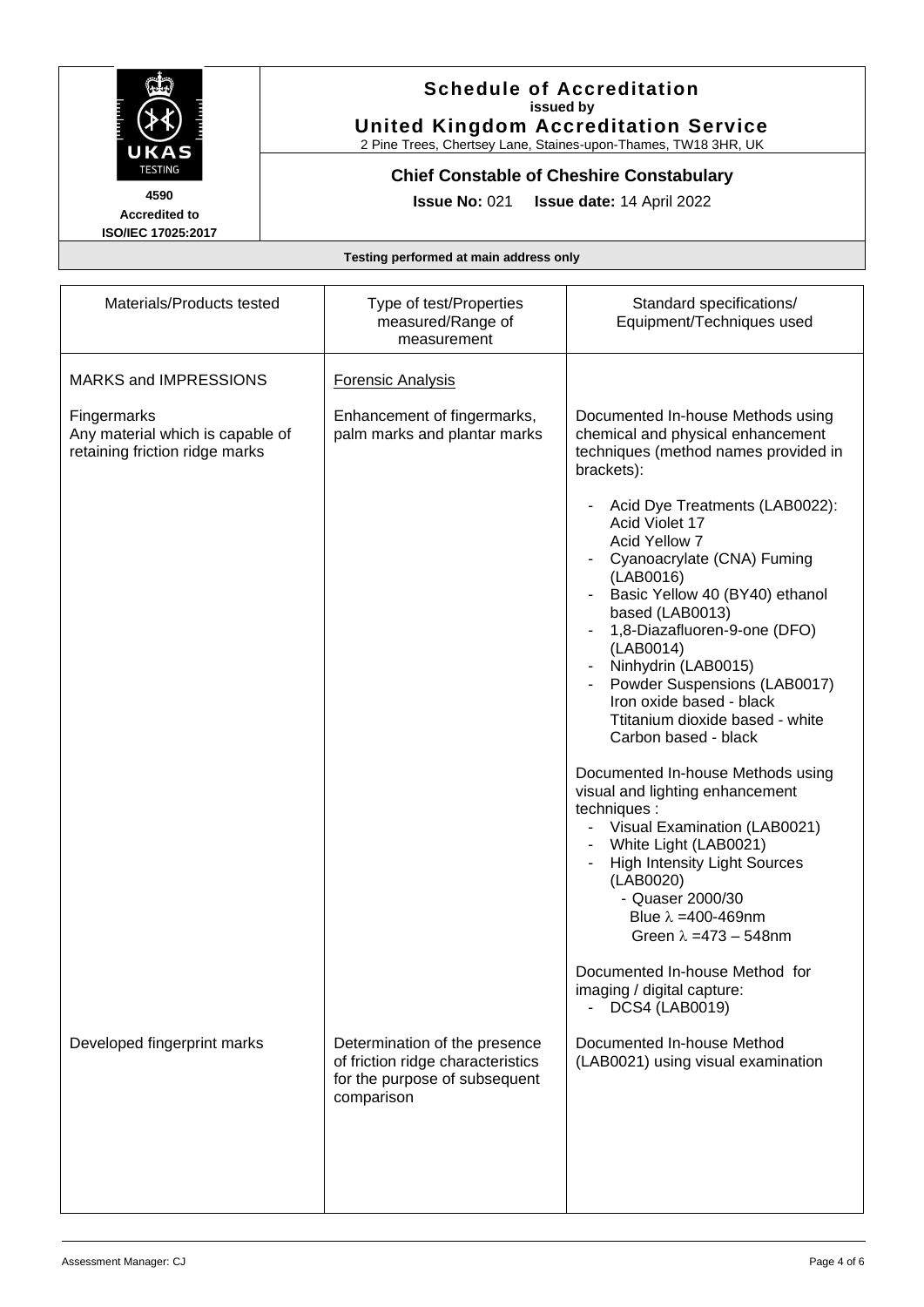

2 Pine Trees, Chertsey Lane, Staines-upon-Thames, TW18 3HR, UK

**Chief Constable of Cheshire Constabulary**

**Accredited to**

**Issue No:** 021 **Issue date:** 14 April 2022

**ISO/IEC 17025:2017**

| Materials/Products tested                                  | Type of test/Properties<br>measured/Range of<br>measurement                                                                                                                                                        | Standard specifications/<br>Equipment/Techniques used                                                                                                            |
|------------------------------------------------------------|--------------------------------------------------------------------------------------------------------------------------------------------------------------------------------------------------------------------|------------------------------------------------------------------------------------------------------------------------------------------------------------------|
| <b>MARKS and IMPRESSIONS</b>                               | <b>Forensic Analysis</b>                                                                                                                                                                                           |                                                                                                                                                                  |
| Fingermark and palm mark friction<br>ridge detail          | Visual analysis, comparison and<br>evaluation of recovered friction<br>ridge detail with finger, thumb<br>and palm from:<br>Known ink Tenprint sets<br>$\bullet$<br>Known electronic<br>$\bullet$<br>tenprint sets | Documented In-House method (FP003)<br>using visual examination, low power<br>magnification, comparators, dimensional<br>measurements and reference<br>databases. |
| Fingermark and palm mark friction<br>ridge detail (cont'd) | Opinion and Interpretation<br>The evaluation of features<br>between Fingermark and palm<br>mark friction ridge detail                                                                                              | Documented In-House methods using<br>Personal experience<br>database                                                                                             |
| Footwear                                                   | Coding of scene marks                                                                                                                                                                                              | Documented In-house Method (FFU-<br>SOP-003) – reference to NFRC system<br>(National Footwear Reference<br>Collection)                                           |
|                                                            | Coding of Custody prints taken<br>from suspect footwear                                                                                                                                                            | Documented In-house Method (FFU-<br>SOP-002) – reference to NFRC system<br>(National Footwear Reference<br>Collection)                                           |
|                                                            | Screening of suspect footwear<br>by pattern type and size                                                                                                                                                          | Documented In-house Method (FFU-<br>SOP-004)                                                                                                                     |
|                                                            | Enhancement of footwear<br>marks recovered from scenes                                                                                                                                                             | Documented In-house Method (FFU-<br>SOP-004) using:<br>Lighting techniques<br><b>ESLA</b><br>Gel lifting<br>Digital capture photography                          |
|                                                            | Production of test marks from<br>suspect footwear                                                                                                                                                                  | Documented In-house Method (FFU-<br>SOP-004) using:<br>Oil and magna powder method<br>Static powder method<br>Dynamic powder method                              |
|                                                            |                                                                                                                                                                                                                    |                                                                                                                                                                  |